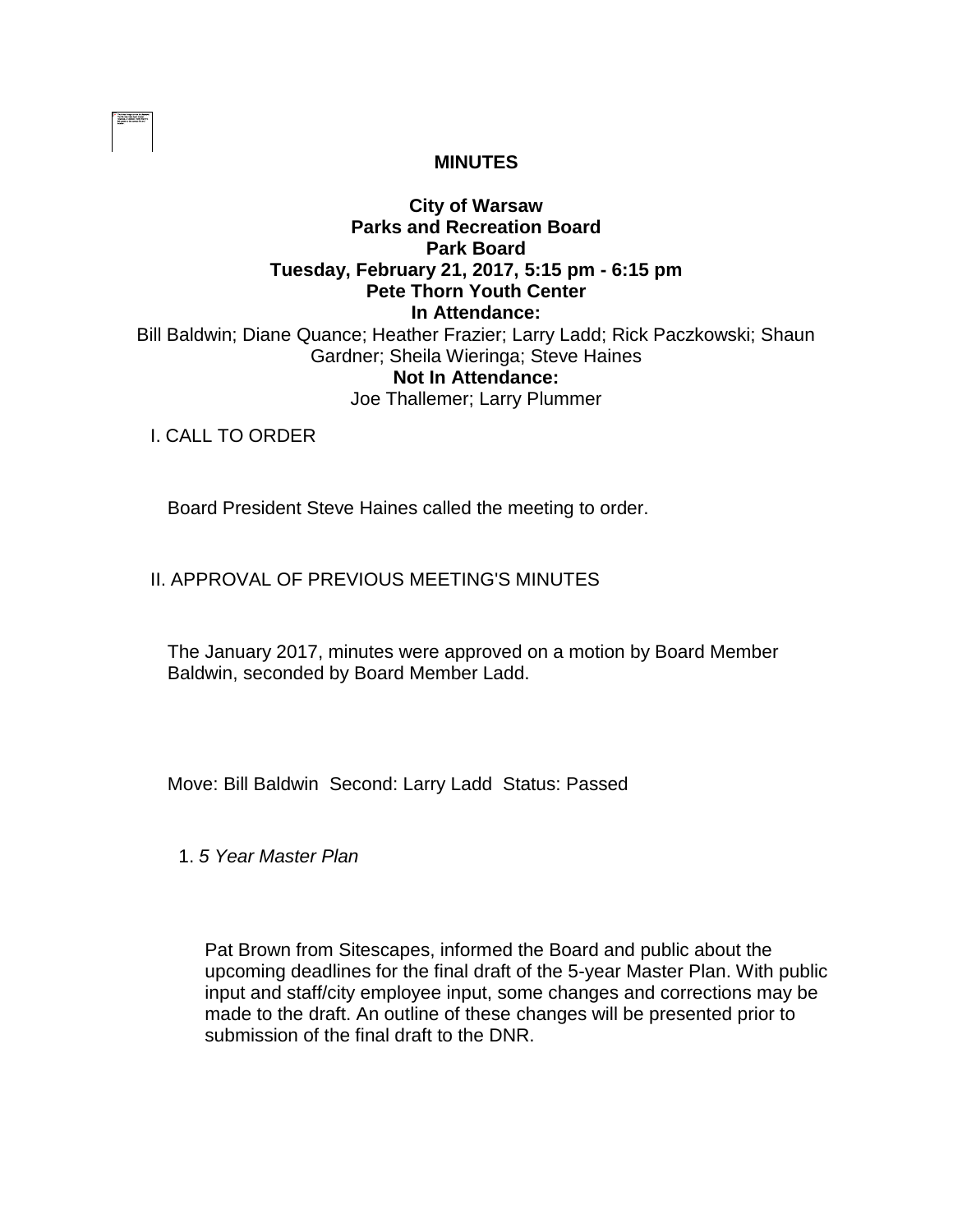The final draft has to be submitted no later than the deadline of April 15, 2017. The DNR has reviewed the draft and did make some recommendations. Brown advised both he and Superintendent Plummer decided to include these recommendations in the final draft.

## III. UNFINISHED BUSINESS

## IV. NEW BUSINESS

1. *2016 Year In Review*

Maintenance Director Shaun Gardner informed the Board about all the projections, collaborations, equipment changes and work the staff has performed for the 2016 year. (Please see handout for additional information)

2. *Recreation Report* Sheila Wieringa

Recreation Director Sheila Wieringa went over the programs, program statistics, and program/event performance for the 2016 year. She also informed the Board and public about the general park budget and income for the 2016 year. (Please see handout for specific/detailed information)

3. Maintenance Report Shaun Gardner

Maintenance Director Gardner informed the Board that staff has completed refurbishing the picnic tables and have started on painting the benches and park restrooms. With the recent nice weather, focus will be on clearing up sticks and other weather appropriate projects.